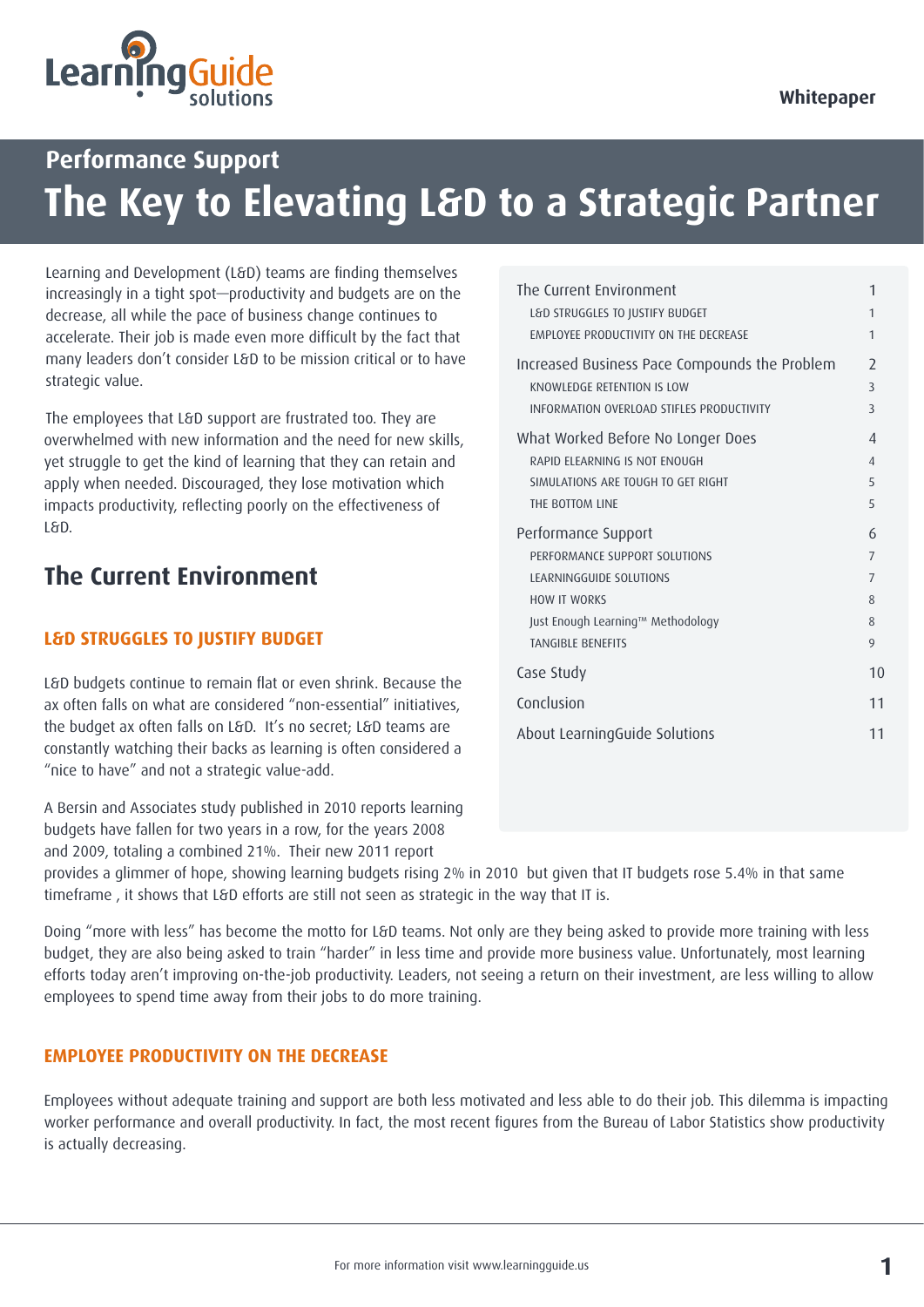While there can be a number of factors contributing to this decrease, one is employee satisfaction. A Gallup poll reports highly-satisfied employees show a 50% higher level of productivity. It stands to reason that decreasing productivity statistics imply a level of employee dissatisfaction.

Psychologist Fritz Heider was the first to link personal performance to motivation and ability. In the workplace, this translates to productive employees are happy employees that have both the skills needed to do the job and the motivation to do it well. The reduced learning opportunities contribute to a vicious cycle where employees who need new skills but aren't' supported with effective learning, underperform in their jobs. As a result, executive leadership does not see value in supporting further learning and continues to cut the L&D budget, or at best, lets it remain flat.

## **Increased Business Pace Compounds the Problem**

Compounding the decreasing productivity and shrinking budgets is the problem that the workplace continues to change underfoot. A hyper-competitive marketplace is driving a dizzying pace of business change. Organizations are making process improvements and adding new or updated applications and systems, often several times every year. In order to fully realize the intended benefits of these changes, employees need to successfully adopt and apply new knowledge and skills to these new tasks, processes, systems, and policies.





L&D teams have responded to this challenge by adding even more traditional learning. In an attempt to find something that works, they try adding new methods of delivery. They also staff up costly help desks to support end-users and build knowledge databases and information portals to support employee selfservice.

Due to the high rate of information change, employees no longer rely on knowledge stored in their heads to do their jobs. The Internet and digital era has changed the way people search for and use information. People now expect they'll be able to find what they need, when they need it. Unfortunately, there is just too much information that changes too quickly for them to find it quickly—at their moment of need.

Executive leadership does not see value in supporting further learning and continues to cut the L&D budget, or at best, lets it remain flat.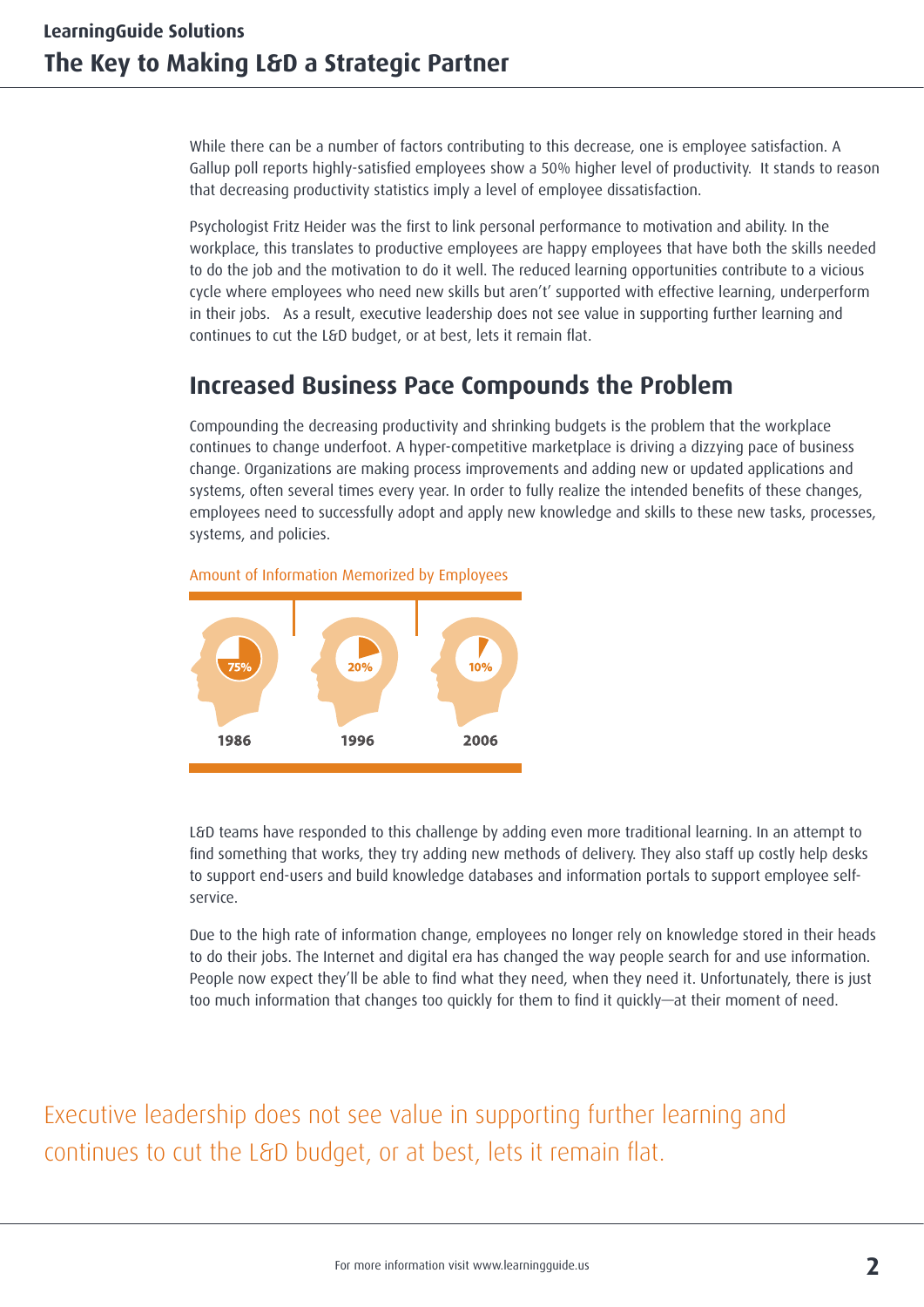#### **KNOWLEDGE RETENTION IS LOW**

The predominant focus of most of today's corporate learning strategy is on the training event which, regardless of form (classroom, online virtual classes, or e-learning), is designed to provide all the necessary, task-level detail to the employee. The primary goal of this learning approach is to ensure the user understands all the information presented, resulting in a "we need to teach them everything" mentality. Unfortunately, studies show employees are not able to retain and apply this amount of information over time.



Hermann Ebbinghaus, a German psychologist who pioneered the experimental study of memory, studied the process of learning and forgetting. His studies showed that people usually forget 90% of what they learn in class within 30 days. And, the majority of forgetting occurs within the first few hours after class.

### **INFORMATION OVERLOAD STIFLES PRODUCTIVITY**

Compounding the knowledge retention problem is the ever-increasing volume of information employees create and need to access. IDC reports that in 2011, the amount of information created and replicated will surpass 1.8 zettabytes. That's 1.8 trillion gigabytes and it's expected to grow by a factor of nine in just five years.

On the positive side, more and more information is documented every year, capturing important knowledge. Companies have been quick to get these documents into shared drives, portals, and even formal Knowledge Management Systems (KMS). While the assets now contained in these systems are valuable, they are frequently underutilized by the very people they are meant to support. Employees still need to:

- **•** Remember or recall where to go to get the information
- **•** Login, search, and sift through multiple results to find the correct information
- **•** Read through the document before finding the relevant or desired information

IDC surveys find the time spent searching for information averages 8.8 hours per week, at a cost of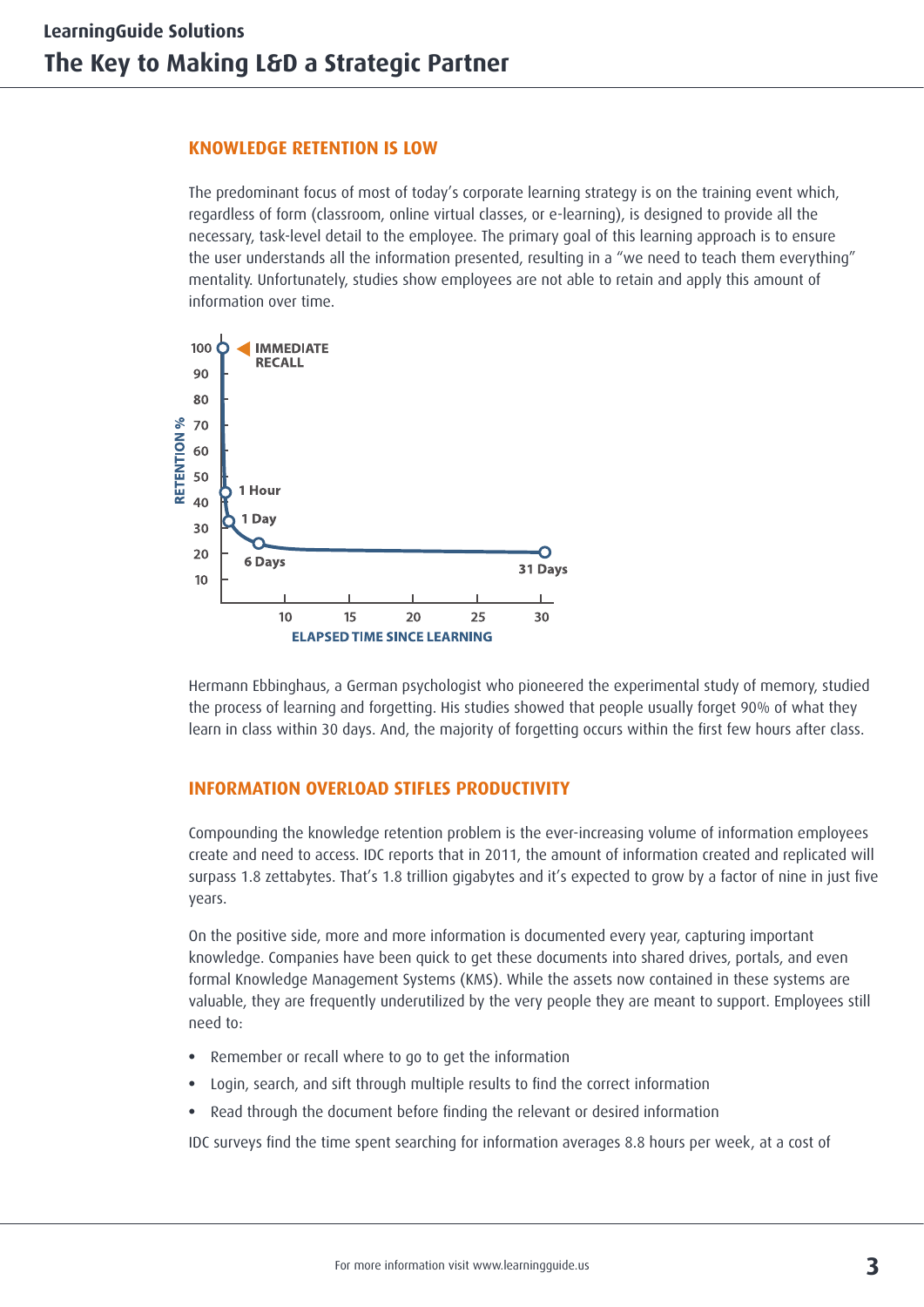\$14,209 per knowledge worker per year. Analyzing information consumed an additional 8.1 hours, costing organizations \$13,078 annually. Given many organizations have learning systems and knowledge portals available, this number is astounding.

## **What Worked Before No Longer Does**

For the past 10-15 years, L&D organizations have been focused on the delivery of traditional learning programs and as a result, they've lost sight of the ultimate goal of learning, which is to teach the employee to perform more productively and effectively on the job. Most organizations are still focused on the "course" paradigm and continue to explore different delivery methods, including mobile learning.

For example, organizations implementing a new application or business process, such as customer relationship management (CRM), enterprise resource planning (ERP), or enterprise content management (ECM) systems, across the enterprise would typically develop one of the following learning solutions:

Classroom Onsite or virtual with student manual as post-class support tool

e-Learning Develop or outsource the creation of a comprehensive e-learning course

#### Blended

Classroom (onsite or virtual) with e-learning and a manual as pre/post-class support

These solutions are well designed to enable the user to acquire new knowledge, but poorly suited to provide immediate support when the user returns to the workplace and has to apply this new found knowledge. These tools fail because they are disconnected from the employee's natural workflow. Employees have to leave what they are doing to find the answers. In many cases, users struggle to remember what system and which assets provide the best solution to their question.

If the user does go searching for answers, finding the information can be challenging. A recent study shows the average knowledge worker in the US spends 15-20% of their time looking for answers and only successfully finds the answer 50% of the time . Stated differently, users spend one day a week looking for answers and only find the answers half of the time.

### **RAPID ELEARNING IS NOT ENOUGH**

Many L&D organizations have turned to the latest delivery method called Rapid Learning, also known as Rapid eLearning. Rapid eLearning typically refers to online training in available smaller modules. Training authors create small courses, often slides in PowerPoint, add narration voiceover, and even add some interactivity like tests or polls. Then, the completed "course" is made available on the company's learning management system or on a website. Rapid eLearning is often promoted as "interval training" with modules that last 6 to 10 minutes.

IDC surveys find the time spent searching for information averages 8.8 hours per week, at a cost of \$14,209 per knowledge worker per year.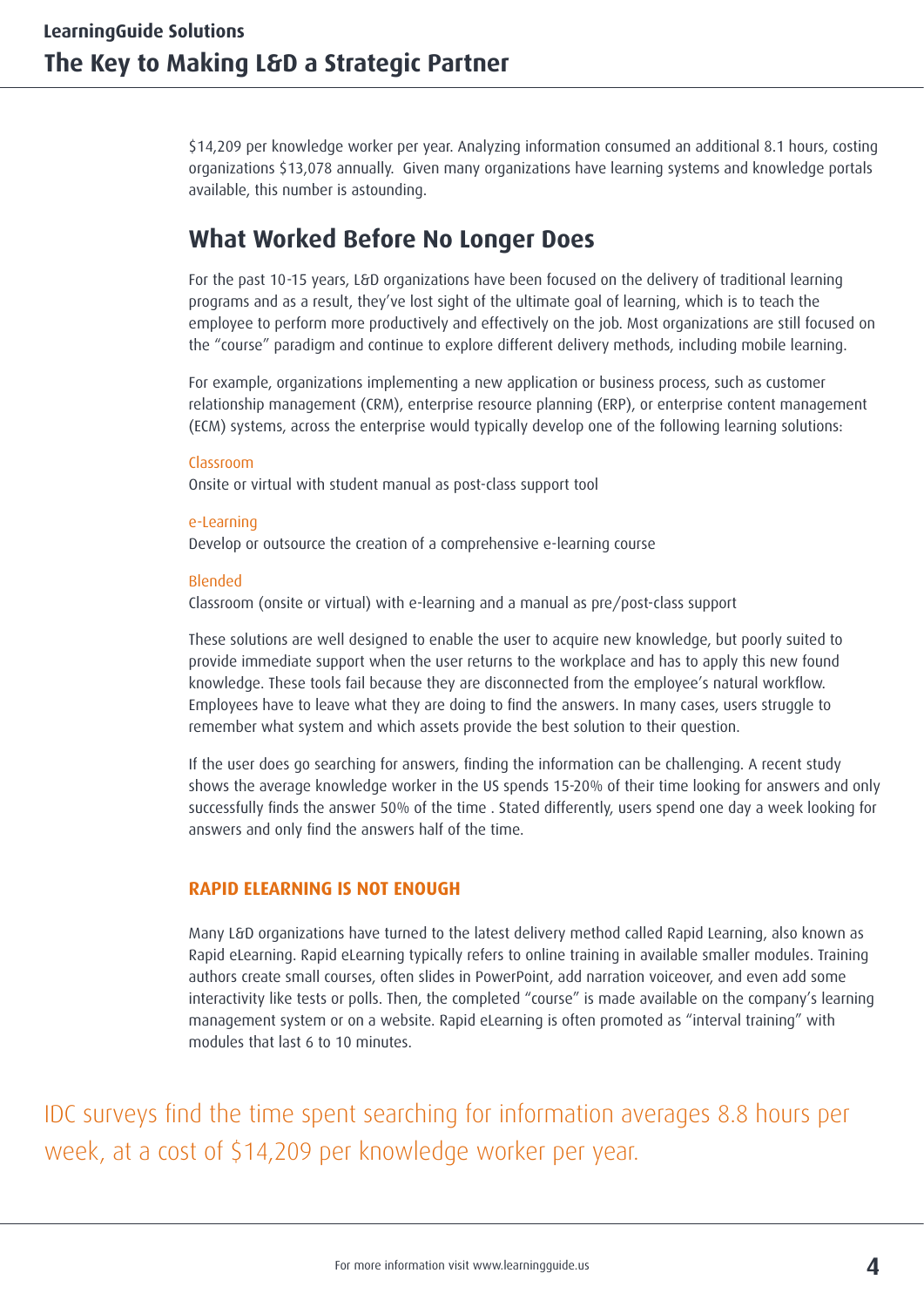However, Rapid eLearning is often wrongly confused with embedded learning or performance support, where performance support presents the learner with information at their moment of need, allowing employees to move forward with their work as quickly as possible.

While Rapid eLearning does bring training to the employee in ways that are easier to access and in smaller bites that may be easier to remember, it still misses the mark of being present at the moment the employee needs it. Yes, it is available most anytime online, but the employee must stop what they're doing, go to the learning management system, search and find the course and module they need, and go through the training again. The training they do find is often not context specific and the employee must sift through the content to find just the bit they need.

When the learner is simply looking for a quick reminder, this can be very frustrating. And, Rapid eLearning takes away valuable productivity time that often does not result in better on-the-job performance.

#### **SIMULATIONS ARE TOUGH TO GET RIGHT**

Simulation tools are a popular solution, especially when organizations are adopting large enterprise software packages (CRM, ERP, ECM). These tools claim to reduce the need for traditional classroom training and e-learning by empowering non-technical classroom trainers to easily create and distribute interactive tutorial videos, i.e. simulations. Simulations are very well-suited for someone learning for the first time, however they can become challenging to use when an employee only needs an answer to a simple question.

Simulations must also not be confused with embedded learning or performance support. Simulations can play a role as part of a performance support solution, but only after quick steps and reminders have been presented to the learner first.

Unfortunately for L&D, simulations are time-consuming, complex, and often costly to create. With rapid changes in the business, simulations must be continually revised. It becomes difficult to keep simulations current as systems and processes are upgraded and outdated simulations can be confusing for employees.

#### **THE BOTTOM LINE**

Classroom training, eLearning, and knowledge systems are far and away the most common methods to provide employee learning. Yet, when looking at the effectiveness of these efforts and support systems, studies show they don't deliver the desired result of increased on-the-job performance.

| <b>OUTCOME</b>                              | <b>BUSINESS IMPACT</b>                          |
|---------------------------------------------|-------------------------------------------------|
| <b>Loss of Productivity</b>                 | <b>Time Equals Money</b>                        |
| <b>Delay in Reaching Full Proficiency</b>   | <b>Too Long to Achieve Desired Project ROI</b>  |
| <b>Non-Compliance with Business Process</b> | <b>Inefficiencies &amp; Errors</b>              |
| <b>Costly and Avoidable Errors</b>          | <b>Poor Quality &amp; Customer Satisfaction</b> |
| <b>High Support Costs</b>                   | <b>Unwanted or Unnecessary Expense</b>          |
| Low Employee & Customer Satisfaction        | <b>Low Customer Lovalty</b>                     |
| <b>Potential Project Failure</b>            | Significant Loss of Time & Money                |
|                                             |                                                 |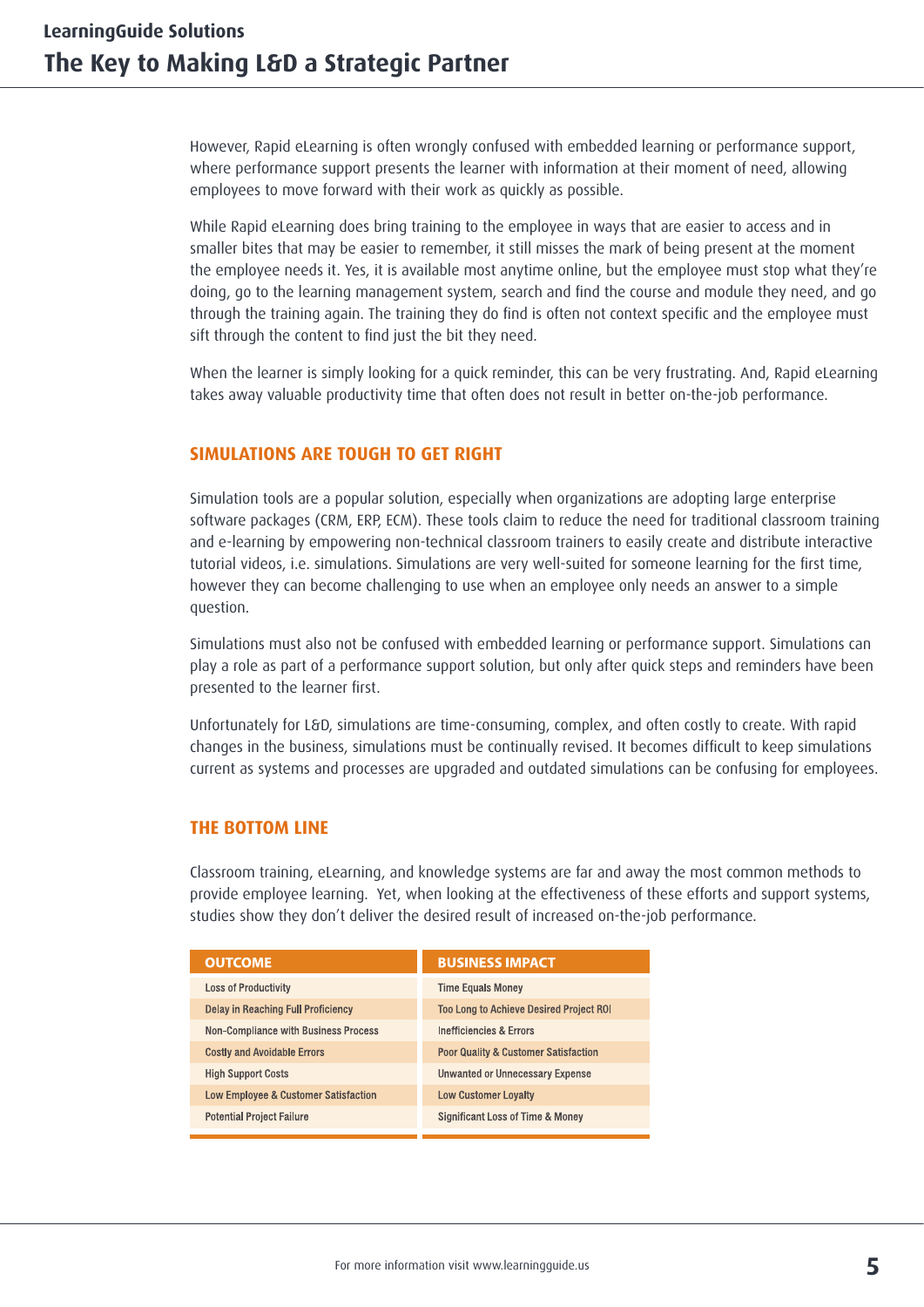According to the META Group, 76% of users have a failed or substandard understanding of their mission critical applications. The study goes on to explain that only 11% of users can be identified as highly competent.

When traditional learning approaches aren't working and employees aren't able to do new tasks efficiently and effectively, the impacts are far-reaching and the costs to the organization are significant.

Given the difficulty achieving a return on the investment of time and money, it's no wonder L&D organizations struggle to justify their value to the company.

## **Performance Support**

It's clear that the traditional approaches to learning are not delivering the business impact needed today. It's no longer helpful to continue sharpening the tool if it's not the right tool. The fast pace of the workplace requires a new approach that steps outside the traditional methods of content and delivery and harnesses a more real-time approach with immediate access to knowledge and information. In order to do that, it's necessary to take a fresh look at what users need to be able to learn and perform effectively.

Dr. Conrad Gottfredson, a leading expert on performance support, developed the "Five Moments of Need" theory . Gottfredson suggests there are five primary moments of need employees face in the learning and performance lifecycle.

| <b>ACQUISITION OF KNOWLEDGE</b>           |                            |  |  |
|-------------------------------------------|----------------------------|--|--|
| When Learning for the First Time          | TRAINING                   |  |  |
| 2<br><b>When Wanting to Learn More</b>    | TRAINING                   |  |  |
|                                           |                            |  |  |
| <b>APPLICATION OF KNOWLEDGE</b>           |                            |  |  |
|                                           |                            |  |  |
| 3<br>When Trying to Remember and/or Apply | PERFORMANCE SUPPORT        |  |  |
| <b>When Things Change</b><br>4            | <b>PERFORMANCE SUPPORT</b> |  |  |

Most training efforts help the employee acquire knowledge. But, given the low retention rates and the difficulty finding information in a timely manner, it became clear that most learning was missing critical steps in the learning process. Very few learning programs today can successfully address the application of knowledge.

When traditional learning approaches aren't working and employees aren't able to do new tasks efficiently and effectively, the impacts are far-reaching and the costs to the organization are significant.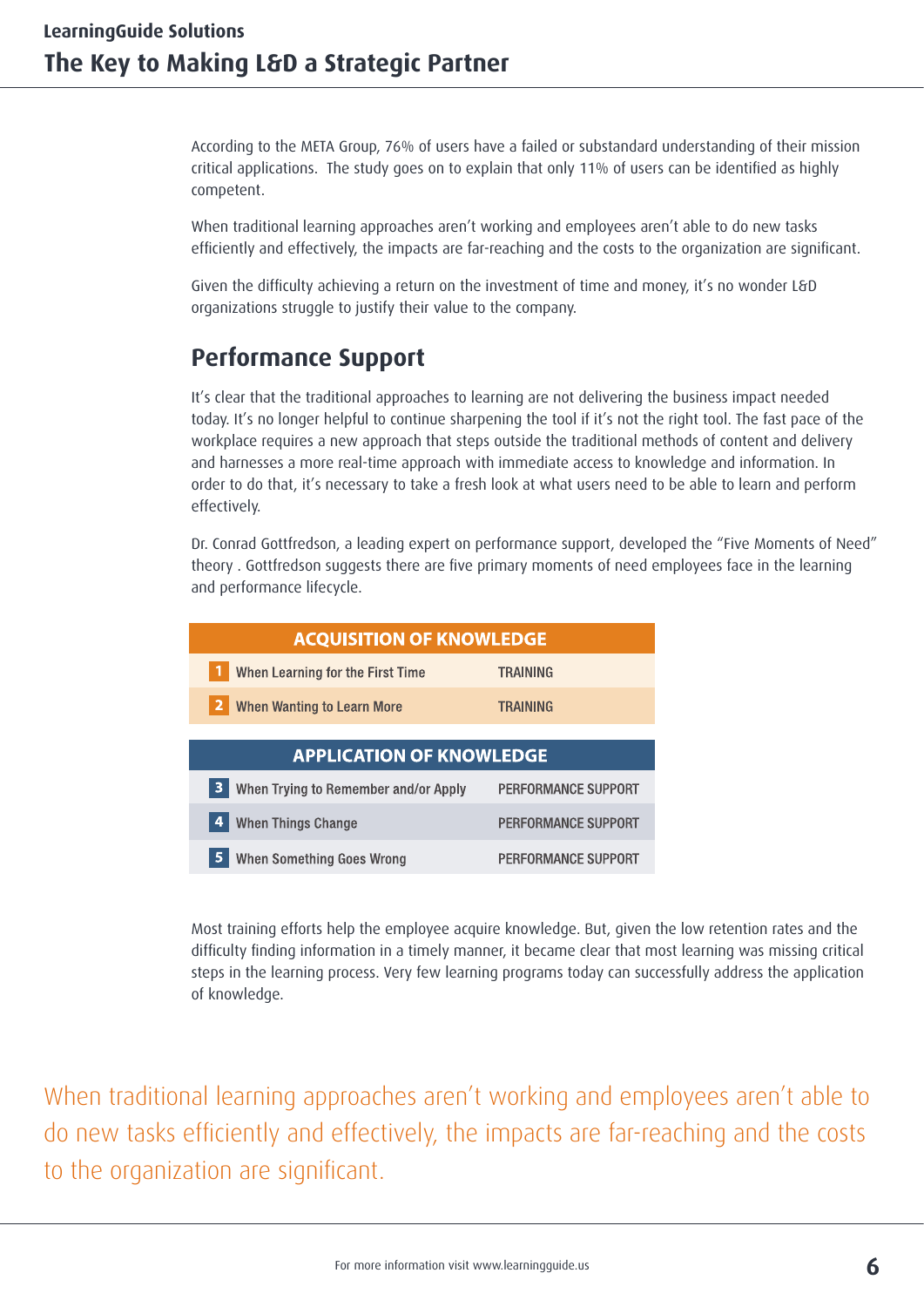### **PERFORMANCE SUPPORT SOLUTIONS**

Performance support provides just-in-time information to employees while they work. Unlike traditional training and eLearning, which requires users step away from productive work in order to learn, performance support embeds into enterprise applications and business processes helping employees apply knowledge, adapt to change, or solve problems in real-time. A true performance support solution will always include these qualities:

### **Embedded**

Performance support solutions allow employees to get what they need without interrupting their workflow, leaving their application, or suspending their business process.

### **Context Sensitive**

Performance support takes into account the employee's role, current task, or process-state so users quickly receive the most relevant information at their moment of need.

### **Just-Enough Learning**

An effective performance support solution will provide clear and immediate support to the employee starting with quick reminders and escalating to increasing levels of detail as necessary. The result employees return to work in seconds, not minutes or hours.

#### **Additive**

Performance support drives more value from existing formal learning initiatives, and incorporates social learning at the most appropriate time and place.

### **Business Case**

Finally, with performance support, return on investment is demonstrable and business outcomes are specific, e.g. increasing employee productivity, reducing help-desk calls, reducing error rates, decreasing compliance risk, reducing training costs, etc.

### **LEARNINGGUIDE SOLUTIONS**

LearningGuide puts a proven set of performance support methodologies and technologies in place to help companies accelerate employee time to proficiency and increase workplace productivity. The LearningGuide team works closely with L&D to build the business case for performance support, and increase their measurable impact on the company at large. The team has worked with some of the world's largest and most successful manufacturing, business services, financial services, healthcare, entertainment, consumer retail and government organizations.

Very few learning programs today can successfully address the application of knowledge.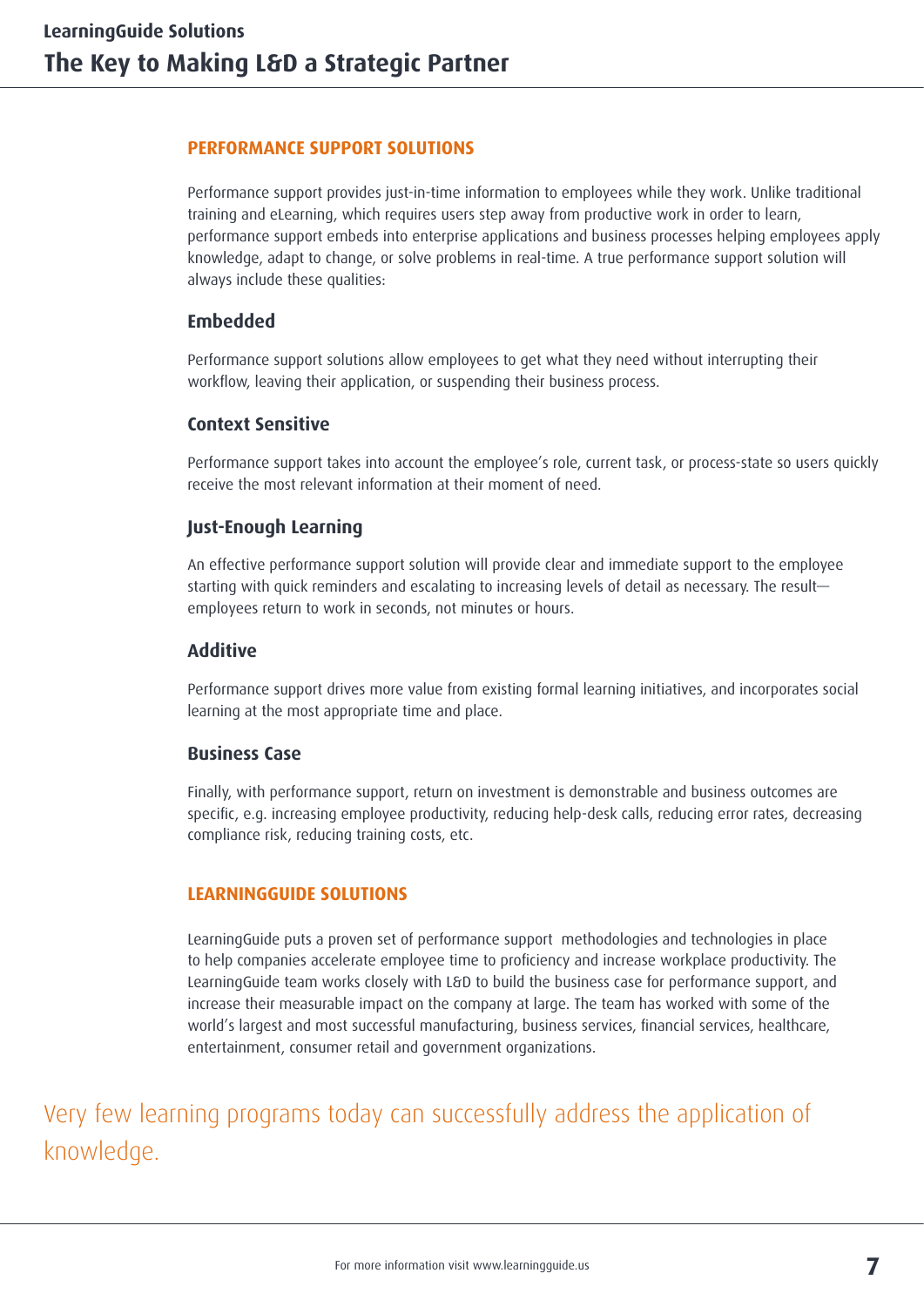At the center of LearningGuide's methodology is an approach called "Just Enough Learning" which is designed to keep the employee moving forward with productive work: preventing lost productivity, maximizing adoption, and minimizing the need for outside help. This methodology does not require organizations to re-build or re-aquire learning assets. Rather, it focuses on integrating or "brokering" existing learning assets to meet the learner at their moment of need with just the right amount of information.

### **HOW IT WORKS**

Performance support begins when an end-user has "a moment of need." This often happens when he or she is trying to remember something, something goes wrong, or something changes. The user then calls upon the performance support solution from wherever he or she is working, which could be an application like CRM or ERP, a web portal, or a mobile device. The solution captures the user's context, including role, workflow status and system state, and passes that information to the performance support software, which determines which learning asset to deliver.



This methodology does not require organizations to re-build or re-aquire learning assets. Rather, it focuses on integrating or "brokering" existing learning assets to meet the learner at their moment of need with just the right amount of information.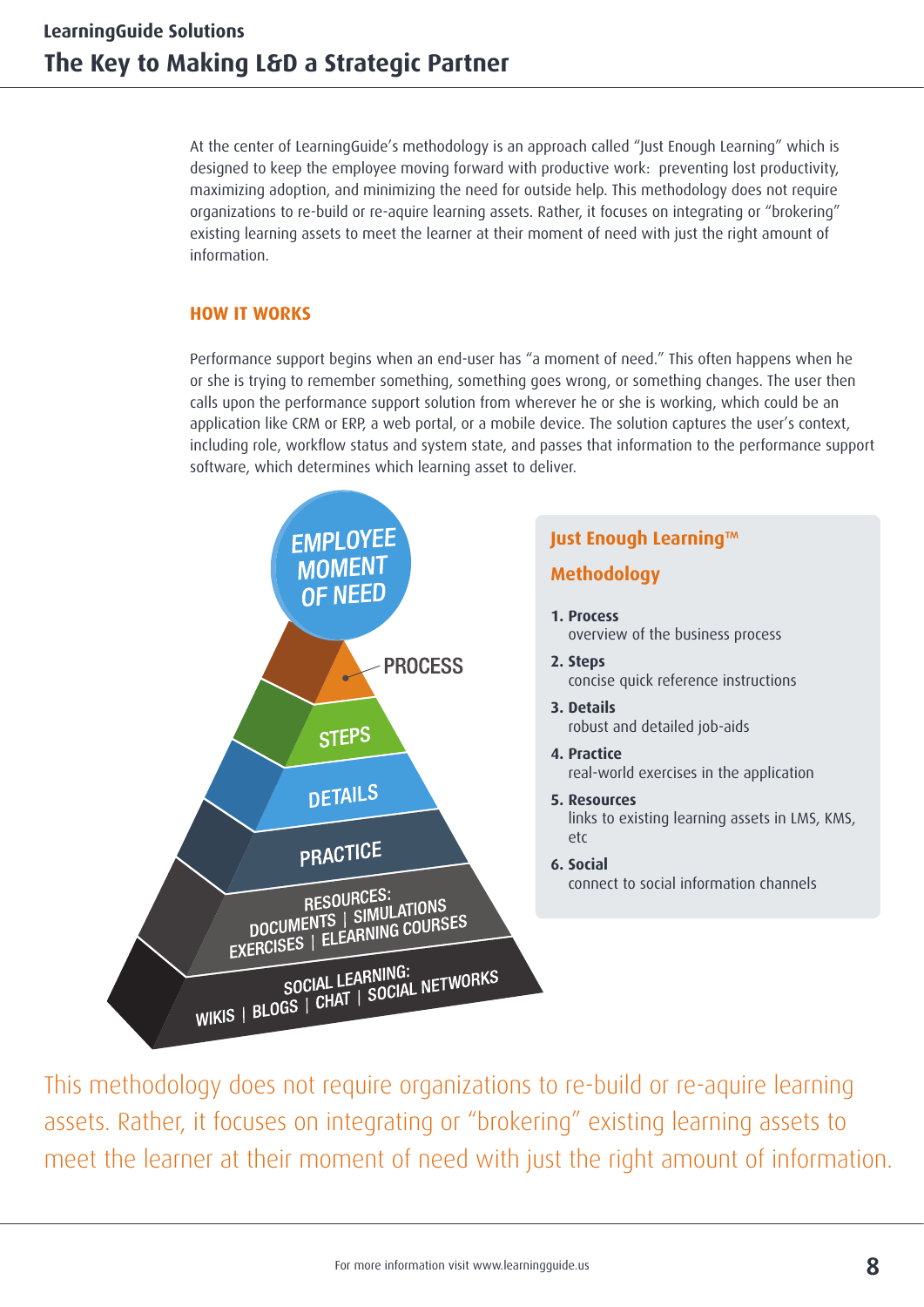The performance support software selects the most appropriate learning asset from a "virtual repository". The virtual repository is a catalogue of all available learning assets within an organization, including existing learning assets contained within an LMS, for example, as well as new assets built specifically for the performance support solution. The virtual repository allows the performance support software to quickly find, and serve the most appropriate learning asset to the employee.

The learning asset is delivered back to the employee within seconds through the same interface used to make the request, providing just the right amount of learning, at the moment of need, and allowing productive work to continue.

#### **TANGIBLE BENEFITS**

#### Increases Help Desk & Call Center Efficiency

Deloitte leveraged quick, task-specific refreshers and hints, deeper, step-by-step help, and live skill building exercises to reduce call volume and duration, while making help desk staff more productive.

#### Increases Sales Productivity and CRM Adoption

Cigna embedded performance support into Salesforce.com to provide specific task-level support around a standard presales process. 84% of the sales team uses the performance support solution daily resulting in a 6% increase in daily productive work. The result was described by their sales leadership as a "quantum leap" in terms of time savings and process consistency.

#### Accelerates Introduction of New Products

Herman Miller, manufacturer of premium office chairs, delivers new product information to their sales team at the moment of need, while they are working with customers. Product information is now viewed five times more frequently than previous LMS-based solution, face to face training has been significantly reduced, and product launches now happen faster.

#### Eases Business Process or System Changes

A U.S.-based hospital system leveraged performance support to accelerate their staff's time to proficiency on a major enterprise system transition. Embedded and context sensitive support got employees up-tospeed rapidly and minimized the need for classroom training, ensuring the hospital system continued to run smoothly during the transition.

#### Improves Regulatory Compliance

An international healthcare supplier used performance support to keep employees informed about the latest regulatory compliance measures, without requiring them to step away from their work for training or eLearning.

#### On-Boarding New Employees

A large international energy company going through a merger provided transitional employees with a business process performance support, connecting several IT systems to a single business process. Performance support greatly increased the new employees' speed of adoption of the business process, while reducing errors, and helping to drive the overall success of the merger.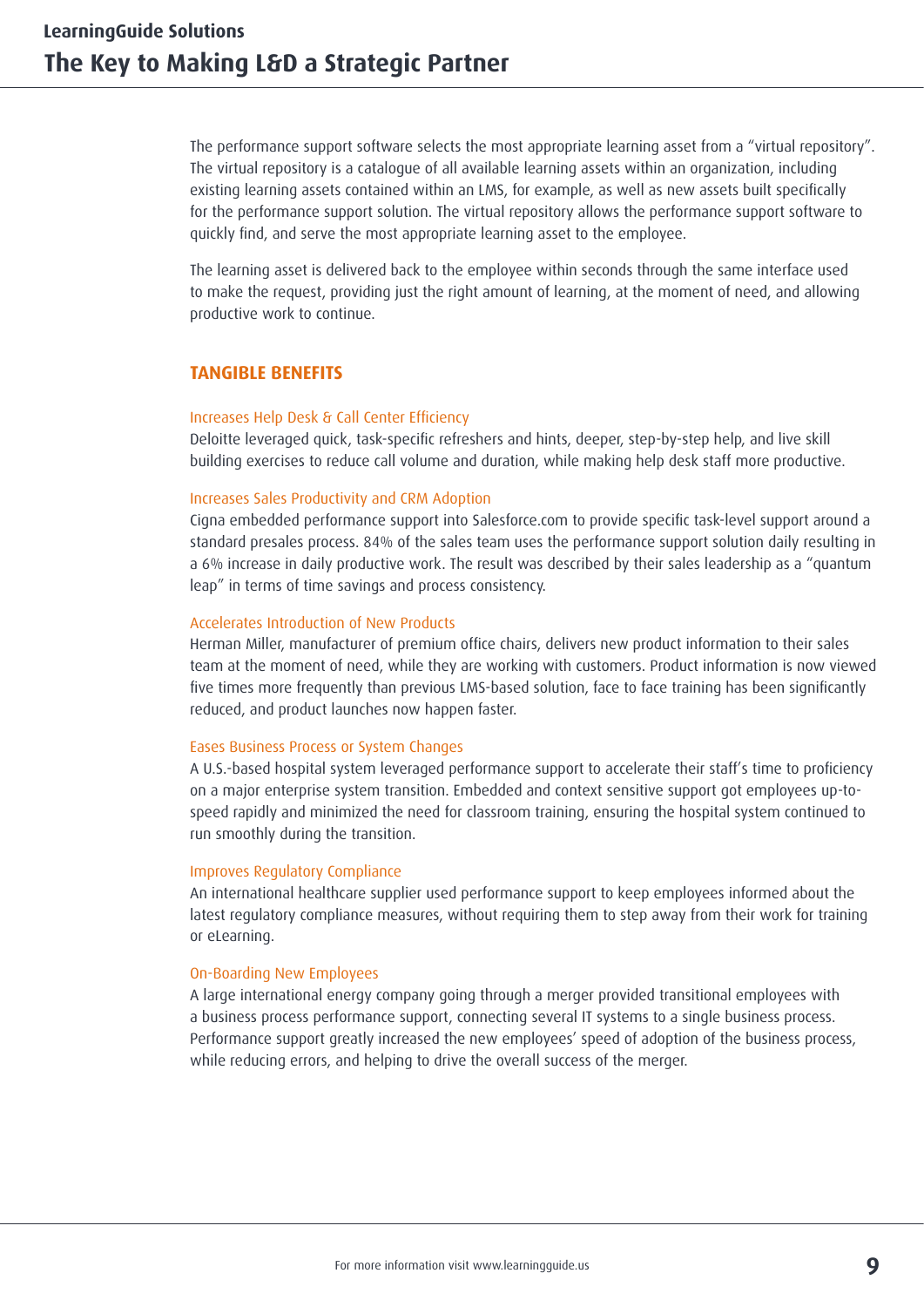## **Case Study**

A large organization was preparing to deploy a new enterprise software solution to 5,000 users. They prepared and delivered classroom training – in this case, 20 hours. However, as the employees began using the solution, they quickly encountered problems. The employees could not recall the training they had received in the classroom when they were back on the job. They either were calling the help desk or they made errors. The organization was disappointed in the training offered by their L&D team.

The L&D team then partnered with LearningGuide Solutions to build a performance support solution. This solution provided embedded performance support inside the application—exactly where and when it was needed. The L&D team immediately saw the value in this approach and incorporated the solution into the classroom training.

The introduction of performance support allowed classroom training to be reduced from 20 hours to five hours. While working with LearningGuide, the customer realized the classroom was best suited to introducing new knowledge, and that the performance support solution would be where the workers would go for support on the job. As a result, one of the major objectives of the classroom training is now an introduction to the performance support solution itself.

After the performance support solution was implemented, the results were immediate. There was less time spent in the classroom, fewer help desk calls, increased productivity, and fewer errors.

Using just the reduced classroom hours, the cost savings were substantial.

**Number of Workers** 5,000 **Time saved in training/worker** 15 hours **Time saved by organization** 9,375 days **Cost savings to organization** \$1,312,500.00 Assumptions: annual salary =\$30,000; work day = 8 hours

With the investment in LearningGuide's performance support solution and the additional savings realized beyond just the reduced classroom time, the return on investment (ROI) was even more impressive.